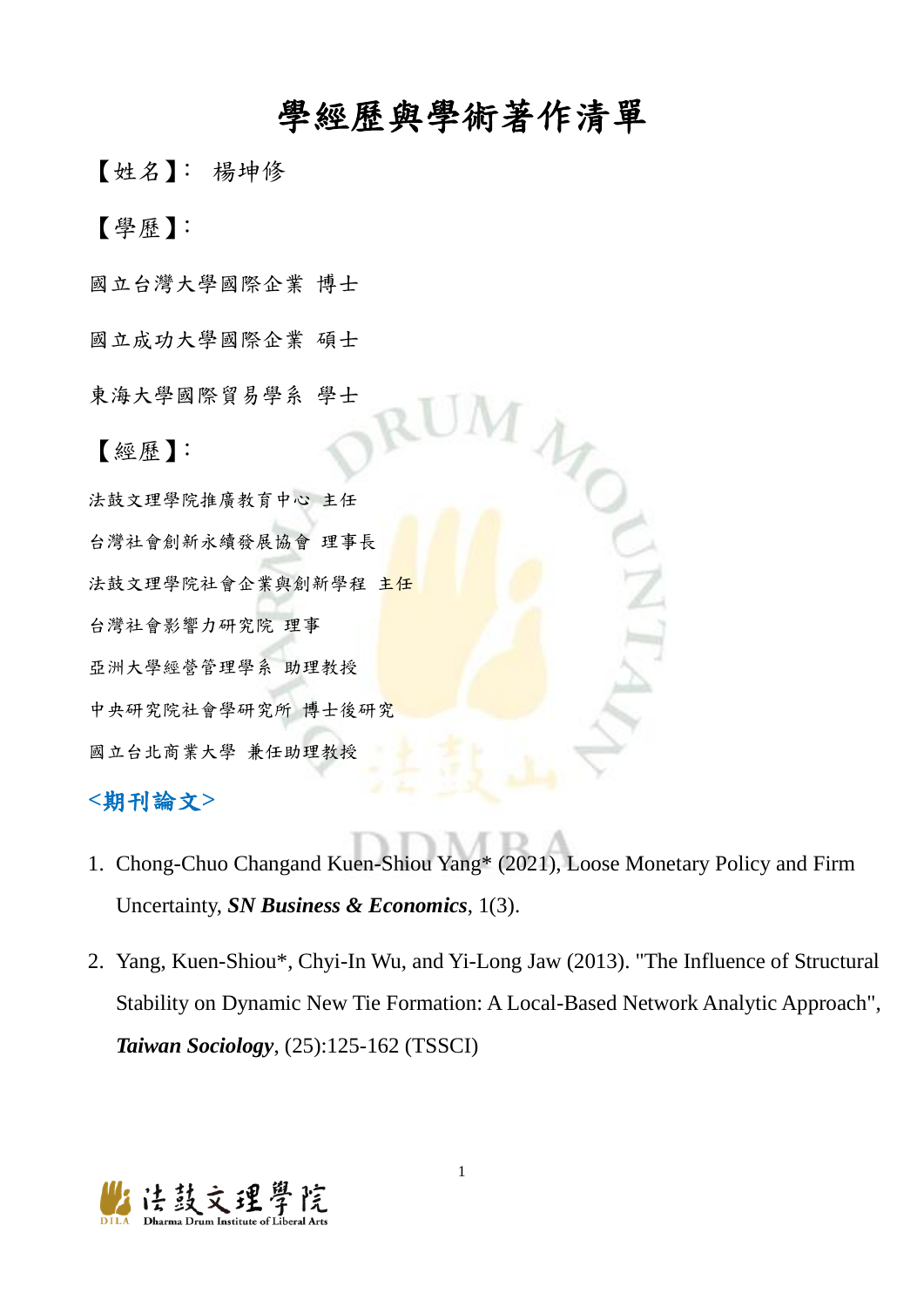## **<**研討會論文**>**

- 1. Kuen-Shiou Yang\* (2019), " The Influence of Mobile Game on Internet Addiction, Social Interaction, and Physical Health ", *Social Value International Conference 2019* **(Proceeding)**
- 2. Kuen-Shiou Yang\* (2019), " The Influence of the Cultural Cognition on Purchase Intention : A Moderating Effect of Experience Strategy ", *Social Value International Conference 2019* **(Proceeding)**
- 3. Chi Chu\* and Kuen-Shiou Yang (2019), " The Impact of the Animated Videos of Children's Spiritual Environmental Protection ", *Social Value International Conference 2019*
- 4. Ming-Hsui Sheh\* and Kuen-Shiou Yang (2019), " The Social Impact of Participant of Impact Salon: Taking Continuing Education Center of DILA as an Example ", *Social Value*

### *International Conference 2019*

- 5. Kuen-Shiou Yang\* (2019), " Dynamic Alliance Formation and a discussion with the idea of dharmadhatu- pratitya - samutpada ", International Conference on Buddhism and Social Sociology
- 6. Kuen-Shiou Yang\* (2017), " The Influence of Cooperation, Competition, and Coopetition Networks on Firms' Innovation ", *International Conference on Business and Social Sciences* **(Proceeding)**
- 7. Kuen-Shiou Yang\* (2015), "Dynamic Alliance Formation and Maintenance: A Structural Stability Perspective", Annual Meeting of *Academy of International Business* (AIB)
- 8. Kuen-Shiou Yang\* (2015), "Network Dynamics in Inter-firm's Cooperative and Competitive Relations: A Triadic Perspective of Social Network Analysis", *International Conference on Business and Social Sciences* **(Proceeding)**
- 9. Kuen-Shiou Yang\* (2014), "The Influence of Local Structural Stability on Dynamic Tie Formation and Extension: A Structural Balance Model of Social Network Analysis", 2014 *International Conference on Business and Social Sciences* **(Proceeding)**

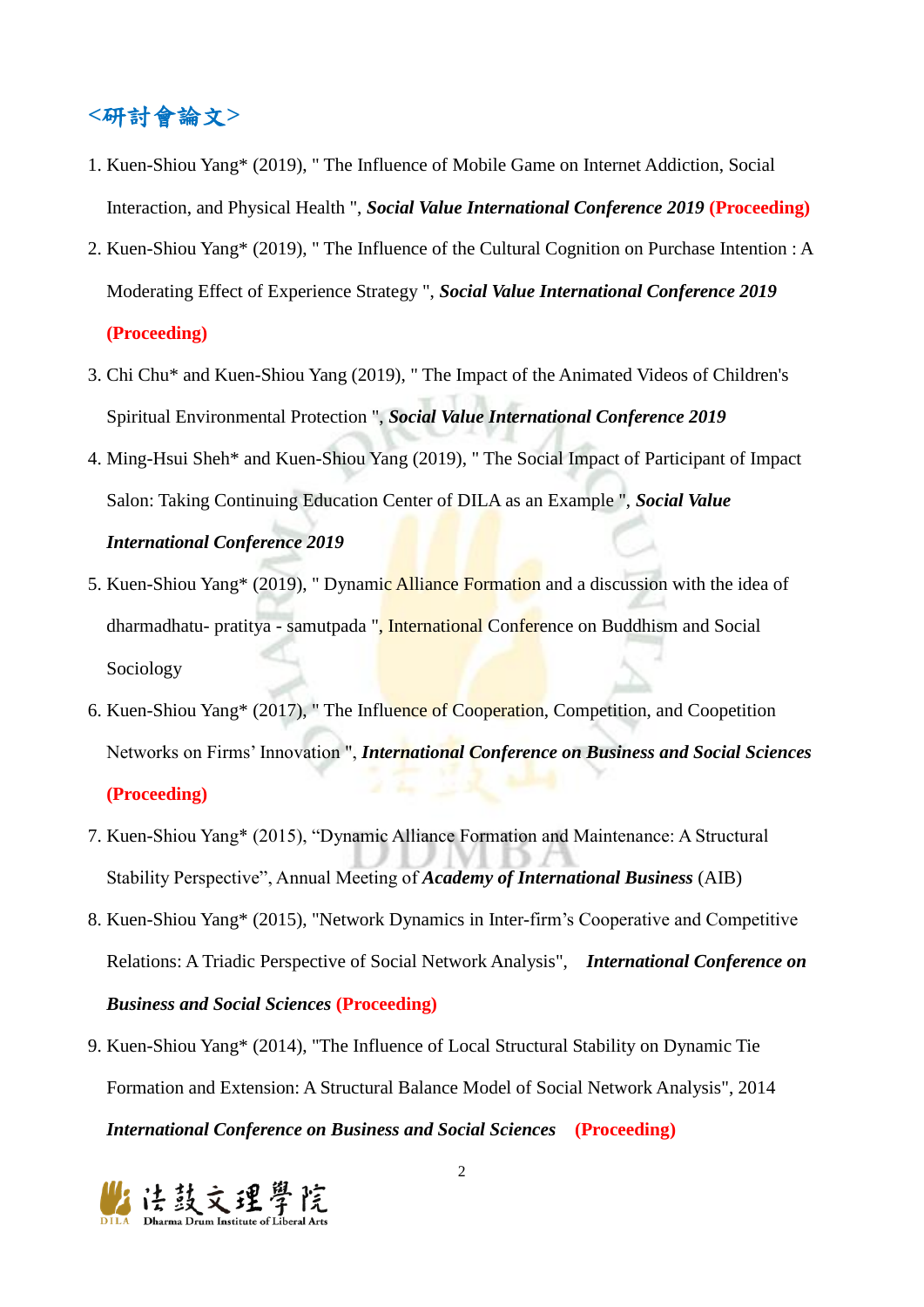- 10. 楊坤修\*, 吳齊殷 (2013), "友誼網絡之雙元結構與友誼遞移性對友誼品質之影響", 台灣 社會學會年會(台灣社會的再轉型)
- 11. 楊坤修\*, 吳齊殷 (2013), "動態關係之形成、維持與轉換:結構平衡模型應用於局部網絡 之分析", 台灣社會學會年會(台灣社會的再轉型)
- 12. Kuen-Shiou Yang\* and Chy-In Wu (2013), "The Structural Balance Analysis of Dynamic Alliance and Competition Formation", *Annual Meeting of International Network for Social Network Analysis* (INSNA)
- 13. Kuen-Shiou Yang\* (2012), "Enemies behind the Veil: A Structural Balance Perspective of Dynamic Competition Formation", *Annual Meeting of the Academy of International Business* (AIB)
- 14. Kuen-Shiou Yang\* (2012), "Dynamic Alliance Formation: A Structural Balance Analysis in Dynamic Networks", *Annual Meeting of the Academy of International Business* (AIB)
- 15. Kuen-Shiou Yang<sup>\*</sup> (2011), "The Triadic Perspective of Alliance Formation: A Structure Balance Analysis in Dynamic Networks", *Annual Meeting of the Academy of Management* (AOM)
- 16. Kuen-Shiou Yang\* (2011), "The Triadic Perspective of Alliance Formation : A Structural Balance Analysis in Dynamic Networks", *IOS-IASA Joint Workshop of Young Sociologists* **(Proceeding)**
- 17. Kuen-Shiou Yang\* and Chy-In Wu (2011) "The Structural Balance Perspective of Dynamic Tie Formation: A Study of Friendship and Alliance Formation", *The Workshop on Social Networks and Social Capital: Problems, Theories, and Empirical Research II*
- 18. Kuen-Shiou Yang\* (2010), "Dynamics of Coopetition Networks and Innovation: The Structural Mechanisms, Multiple Relations and Their Dynamics in Global High Technology Industries", *Annual Meeting of the Asia Academy of Management* (AAOM)
- 19. Kuen-Shiou Yang\**,* Yi-Long Jaw, and Chi-In Wu (2010), "Where Do Your Competitors Come From? A Structural Balance Approach of Network Dynamics in Competition Formation",

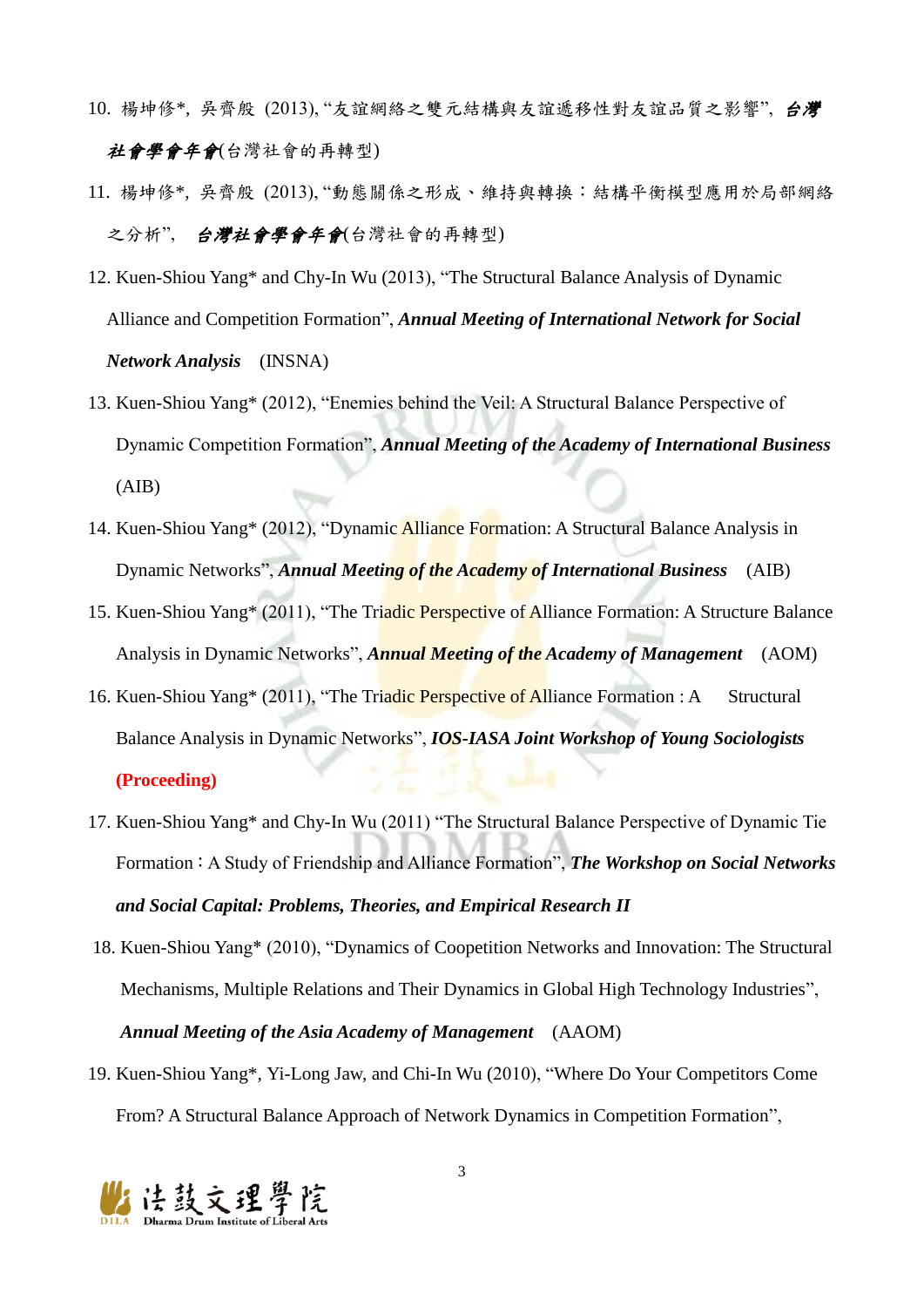#### *Annual Meeting of the Asia Academy of Management* (AAOM)

- 20. Kuen-Shiou Yang\**,*ShuWen Wang , and You-Ta Chuang (2010), "Technological Similarity, Technological Scope, and Technological Innovation", *Annual Meeting of the Asia Academy of Management* (AAOM)
- 21. Kuen-Shiou Yang\* (2009), "Multiple Network Dynamics and Innovation", *Annual Meeting of the Academy of Management* (AOM)

**IM Doctoral Consortium – Most Promising Dissertation (**最佳博士論文競賽**)**

- 22. Kuen-Shiou Yang\* (2009), "Dynamics of Coopetition Networks and Innovation: The Structural Mechanisms, Multiple Relations and Their Dynamics in Global High Technology Industries", *Annual Meeting of the Academy of Management* (AOM)
- 23. Kuen-Shiou Yang\* and Cheng-Min Chuang (2009), "Network Dynamics, Network Resource, Power, and Innovation", *Annual Meeting of the Academy of Management* (AOM)
- 24. Kuen-Shiou Yang\* (2008), "The Influence of Network Position, Industry Hierarchy Position, and Network Resource on Innovation Improvement in Dynamic Networks", *Annual Meeting of the Academy of Management* (AOM)

**IM Doctoral Consortium – Most Promising Dissertation Proposal (**最佳博士論文提案**)**

- 25. Kuen-Shiou Yang\* and SueWen Wang (2008), "Cross-Relation Influences and Mechanisms of Competition Network Dynamics and Innovation", *Annual Meeting of the Academy of Management* (AOM)
- 26. Kuen-Shiou Yang\* and Cheng-Min Chuang (2008), "Network Dynamics, Network Resource and Innovation", *Annual Meeting of the Academy of Management* (AOM)
- 27. Ynonne Ho, Hong-Jen Chu, and Kuen-Shiou Yang (2008), "Managing Knowledge Sharing in Different Social Network Relations and Centrality Measurements in IJVs", *Annual Meeting of the Academy of International Business* (AIB)

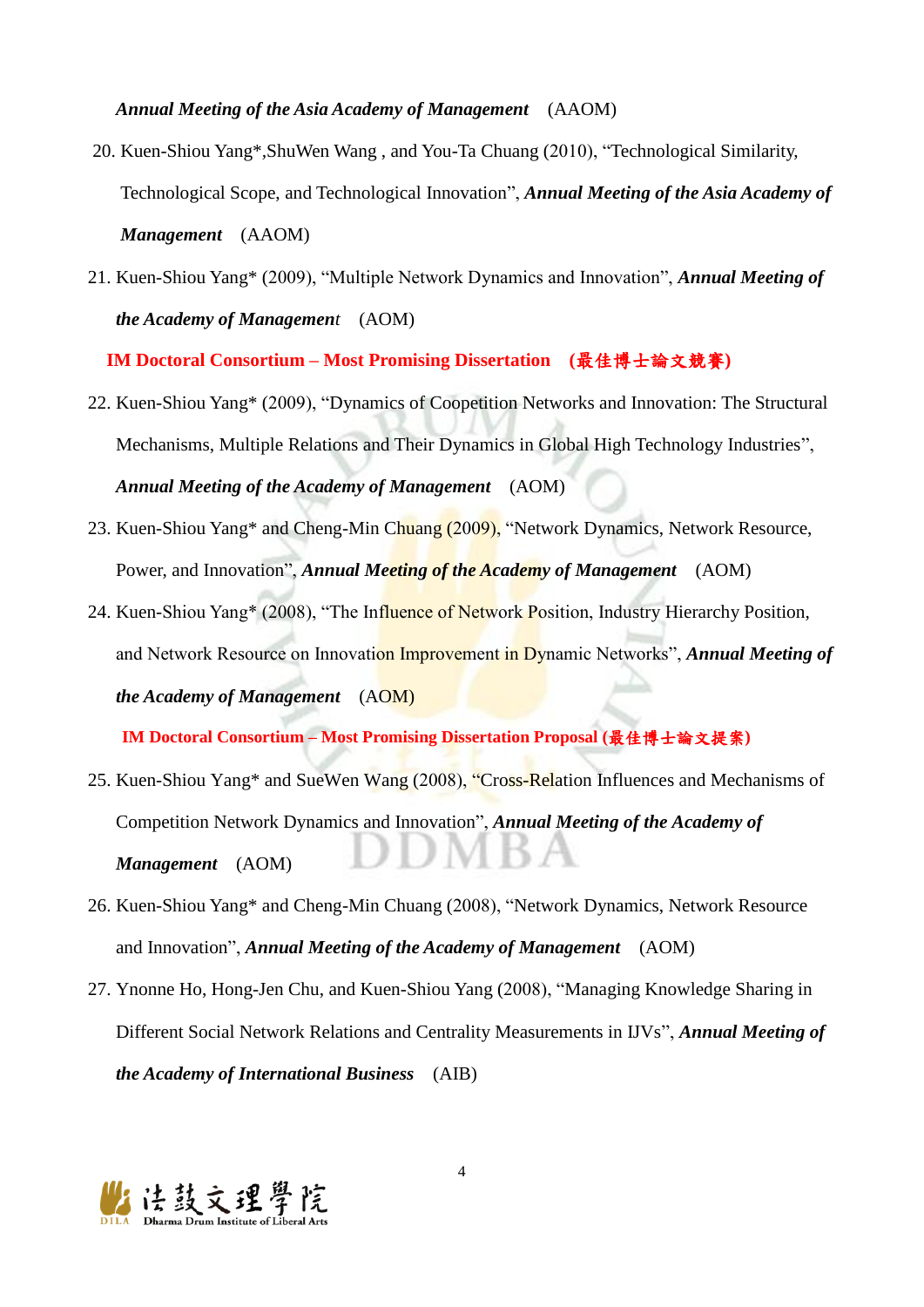28. Kuen-Shiou Yang\* (2007), "Network and Hierarchy Position, Structural Equivalent, Between-Sector Position, and Innovation", *Annual Meeting of the Academy of Management* (AOM)

#### **IM Division- Proceeding & Doug Nigh Award Finalist**

#### **(**最佳論文及 **Doug Nigh** 獎入圍**)**

- 29. Kuen-Shiou Yang\* and SueWen Wang (2007), "Corporation Network, Competition Network, Core-Peripheral Position, and Innovation", *Annual Meeting of the Academy of Management* (AOM)
- 30. Kuen-Shiou Yang\*, and ShuWen Wang (2007), "The Influences of Corporation Network, Competition Network, Core-Peripheral Position, and General Network Advantage on Firms' Innovation in Global High-Tech Industries", *Annual Meeting of the Academy of International Business* (AIB)
- 31. Kuen-Shiou Yang\* (2007), "Firms' Network Position, Industry Hierarchy Position, General Structure Advantage and Innovation: And an Additional Examination on Structural Equivalent Block Models and Between-Sector Position", *Annual Meeting of the Taiwan Academy of Management* (TAOM)

#### **Winner of the Best Doctoral Student Paper (**博士生論文優勝**)**

- 32. Kuen-Shiou Yang\* (2007), "The Influences of Corporation Network, Competition Network, Core-Peripheral Position, and General Network Advantage on Firms' Innovation in Global High-Tech Industries", *Annual Meeting of the Taiwan Academy of Management* (TAOM) **Strategy and Technology Management Division—Fine Piece Award (**策略與科技管理領 域佳作**)**
- 33. Cheng-Min Chuang, and Kuen-Shiou,Yang\* (2006), "Roles of Firms' Network Position and Hierarchy Position in Technology Innovation in Global Semiconductor Industry: A Social Network Analysis", *Annual Meeting of the Academy of International Business* (AIB)